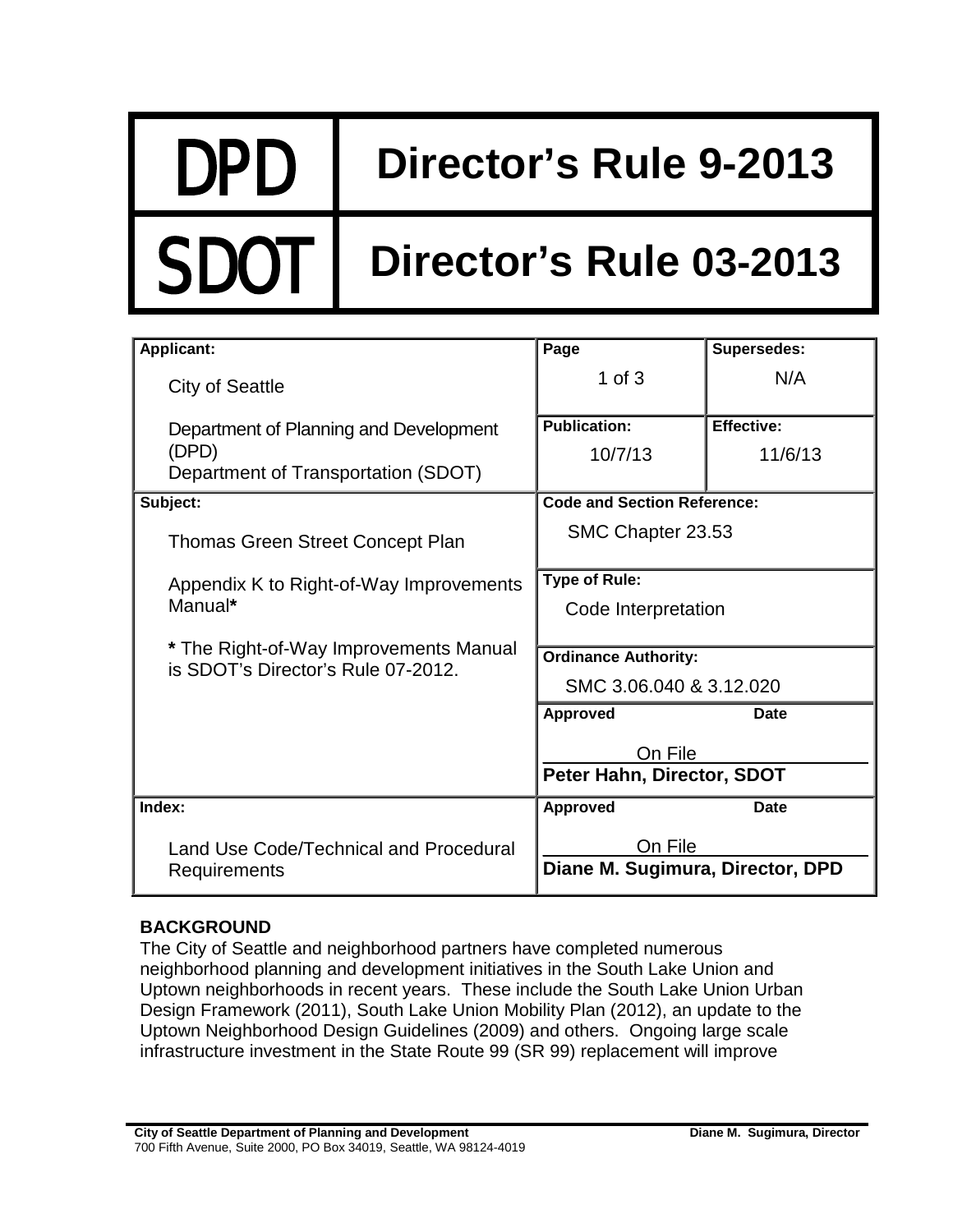connectivity between South Lake Union and Uptown as several east-west running streets: Republican Street, Harrison Street, Thomas Street, and John Street will be reconnected back across the SR99 roadway. In 2012 the West Thomas Street overpass, which provides a direct pedestrian and bicycle connection between the Uptown neighborhood over West Elliott Street and the BNSF railway tracks was completed, providing improved access to Myrtle Edwards Park.

In light of numerous planning and community outreach efforts and the physical changes described above, Thomas Street presents a valuable opportunity for an improved east-west connection for pedestrians and bicycles between neighborhoods and to access open space. Ensuring quality streetscapes that contribute to connection between neighborhoods and to open space are the intent of the concept plan. The focus areas are the Thomas Street and West Thomas Street rights-of-way between Eastlake Avenue and the West Thomas Street overpass, recognizing varying conditions of the roadway in different neighborhood areas.

The streetscape concept plan provides greater predictability for stakeholders when making investments in City rights-of-way in the study area. The concept plan identifies preferred urban design treatments to support and enhance the character of the street. It is consistent with and complementary to other streetscape plans for streets in the South Lake Union neighborhood. To create this concept plan, multiple City departments were engaged along with area stakeholders, property owners, residents, and businesses.

## **RULE**

The Thomas Green Street Concept Plan is incorporated into the Seattle Department of Transportation (SDOT) Right-of-Way Improvements Manual as Appendix K**.** The provisions of the concept plan are voluntary. However, property owners are encouraged to follow them in order to enhance the neighborhood.

The concept plan has been reviewed by SDOT and the Department of Planning and Development (DPD). Therefore, applicants for Street Improvement Permits that follow these concept plans can be assured that the major design elements contained in their plans meet or exceed the requirements described in the Right-of-Way Improvements Manual. The Right-of Way Improvements Manual is the standards manual used by SDOT's Street Use Division in the permit review process for private contracts. Additionally, applicants for permits to DPD that follow these concept plans for major public realm design items can be assured that these elements are approvable through the Master Use Permit and Design Review processes.

Note: Certain projects may be subject to review under City development regulations or the State Environmental Policy Act. That review could result in additional conditions relevant to the streetscape but not anticipated in the Roosevelt Neighborhood Streetscape Concept Plan. **REASON**